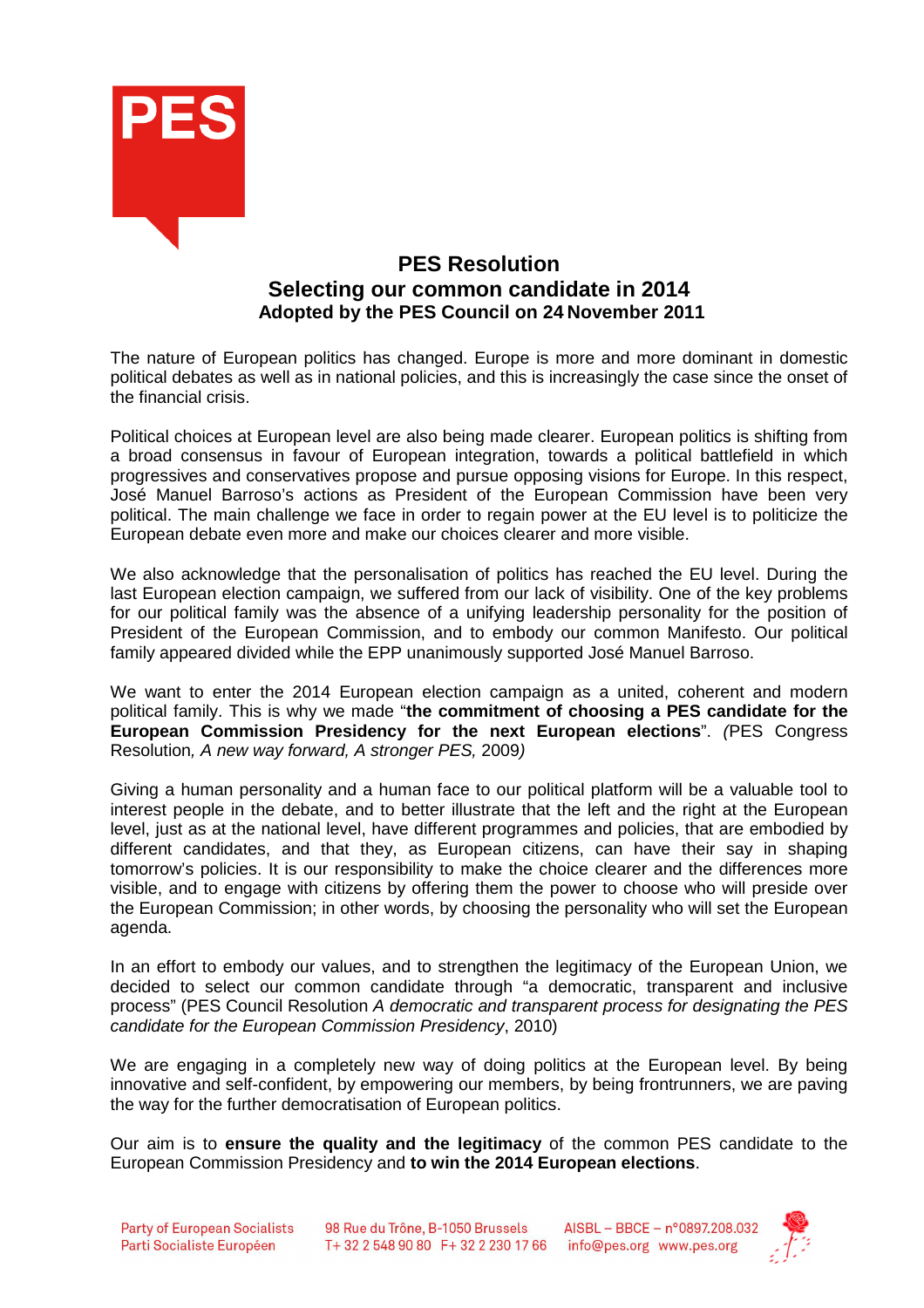We therefore propose the following procedure to elect the PES candidate for the European Commission Presidency in 2014.

## **1. General Principles:**

The procedure should be **open and transparent.**

All member parties should feel ownership over the process.

The procedure will therefore respect the different traditions in our parties in a flexible way.

The procedure should be **coherent** so as to ensure the credibility of the process.

The process should allow a **competition** of candidates.

## **2. The criteria to stand as a candidate:**

To be a potential candidate, one should:

- Be **nominated by a PES full member party** or organisation.
- Be **supported by 15% of PES full member parties or organisations** (nominating party or organisation included)**,** including his/her party or a party from his/her country if he/she is not a member of a PES full member party.

A party can only nominate or support one potential candidate.

The PES promotes gender equality and the candidacy of women at all high level positions in EU official bodies.

**Example :** To this date, the PES has 33 full member parties and 5 full member organizations. To reach 15%, a candidate will therefore need 6 Parties or organisations: one nominating her/him, 5 other supporting.

#### **3. The decision-making process:**

Anyone meeting the criteria can stand as a candidate.

A Leaders' Conference will take place in the month before the close of nominations.

The Presidency will meet after the close of nominations to check that all criteria are fulfilled and set up an electoral committee composed of representatives from each potential candidate, to scrutinize the fairness of the process.

Once the list of potential candidates is finalised, each full member party and organisation will organise a vote and make its selection by its **own internal decision-making methodology.**

The process is flexible provided it is in the framework of the following principles:

- Direct or indirect consultation of members, and
- Ratification of the result by a democratically-elected body.

In order to consolidate the vote at the European level, the following principles will be applied:

**Proportionality** of votes within each delegation